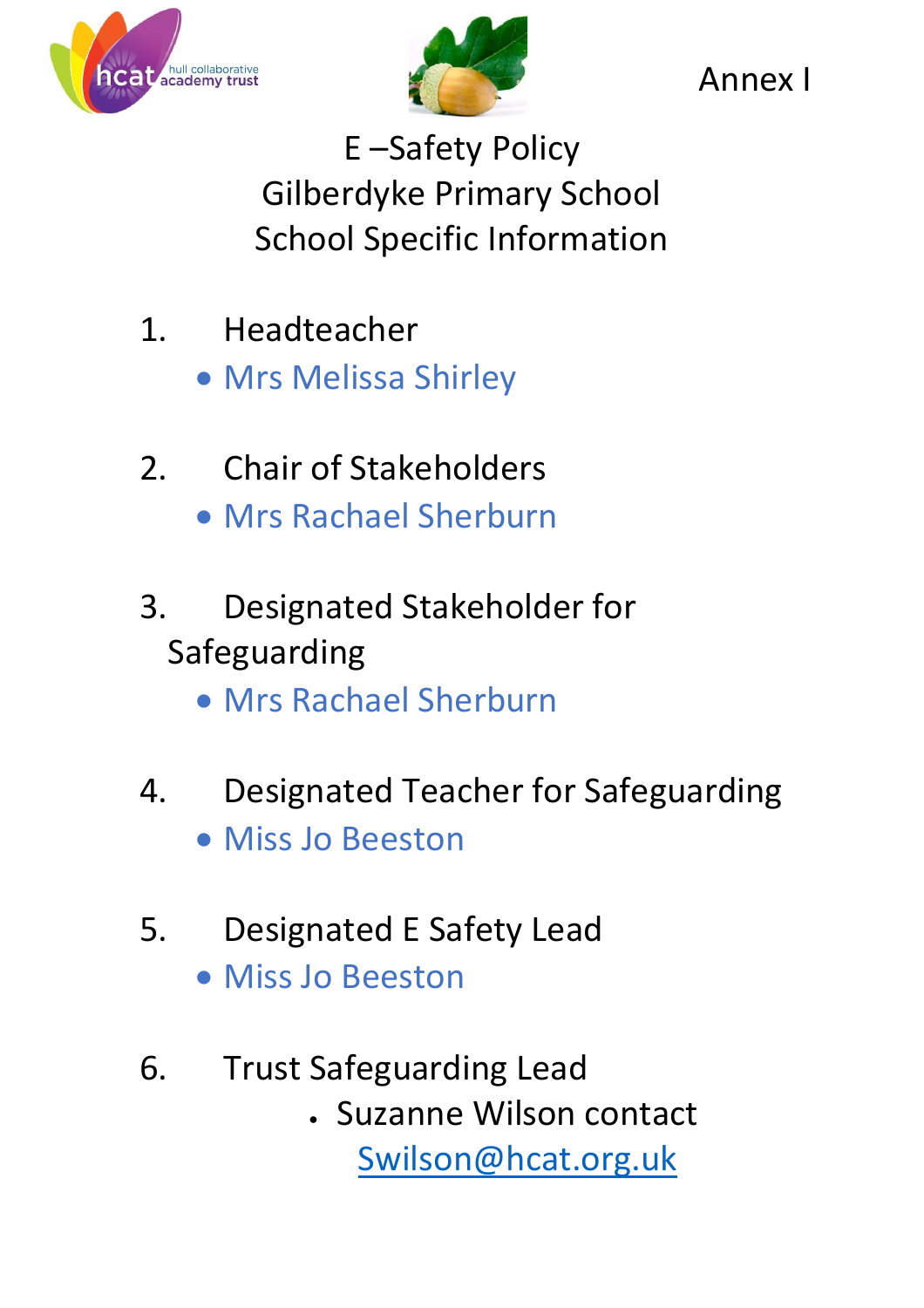

# **E-Safety policy**

# **Hull Collaborative Academy Trust**

**Date issued: November 2020 Ratified by the Trust Board: December 2020 Review Date: November 2022**

Other related academy policies that support this E-Safety policy include:- Anti-Bullying, Attendance, Behaviour, Child Protection, Data Protection, ICT, PSHE, Staff Code of Conduct & Whistle Blowing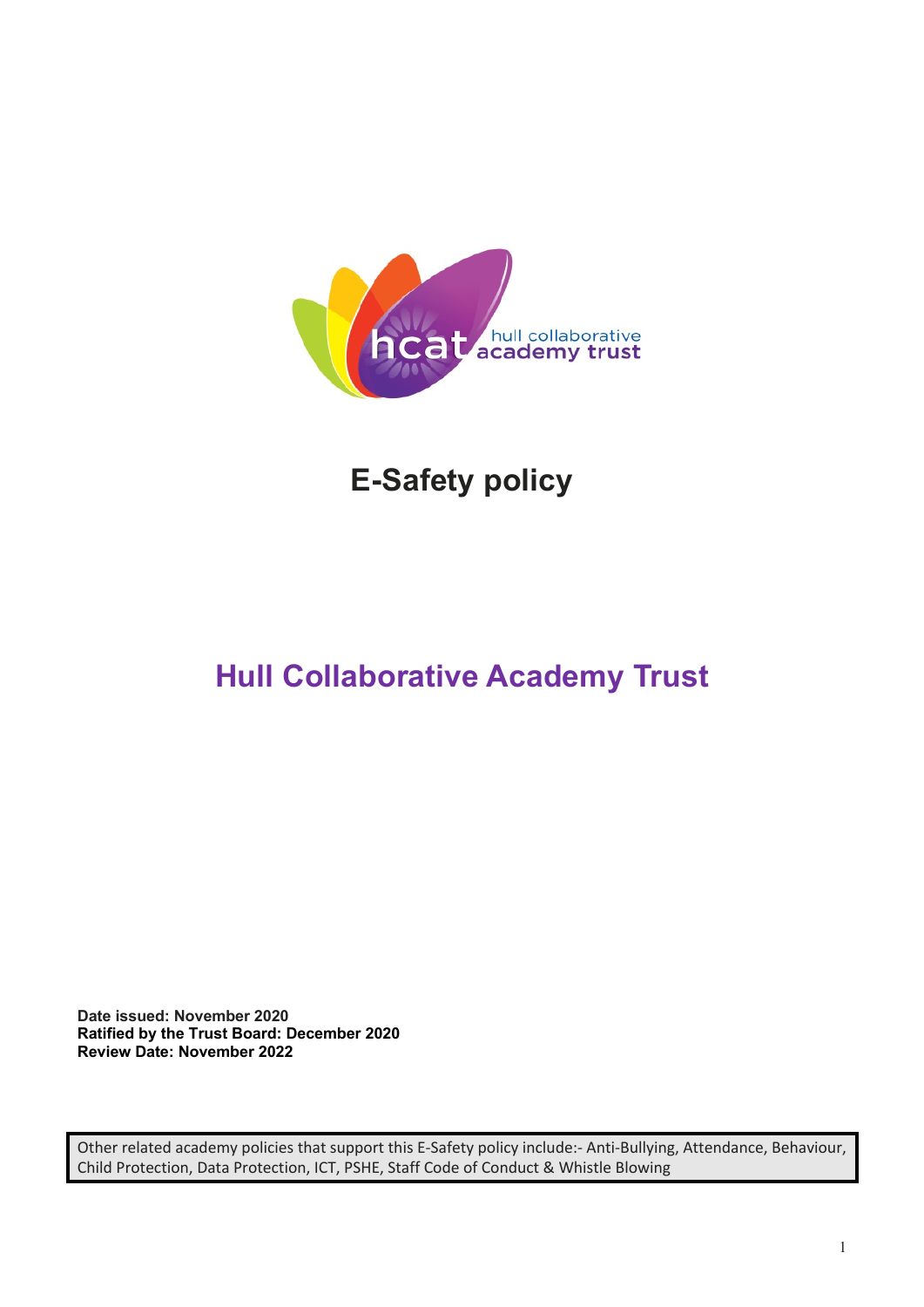#### **Policy Statement**

For clarity, the e-safety policy uses the following terms unless otherwise stated: **Users** - refers to all staff, pupils, governors, volunteers and any other person working in or on behalf of the school, including contractors..

**Parents** – any adult with a legal responsibility for the child/young person outside the academy e.g. parent, guardian, carer.

**Academy** – any academy business or activity conducted on or off the site, e.g. visits, conferences, trips etc.

Safeguarding is a serious matter; in HCAT Schools we use technology and the Internet extensively across all areas of the curriculum. Online safeguarding, known as e-safety is an area that is constantly evolving and as such this policy will be reviewed on an annual basis or in response to an e-safety incident, whichever is sooner.

The primary purpose of this policy is twofold:

- To ensure the requirement to empower the whole academy community with the knowledge to stay safe and risk free is met.
- To ensure risks are identified, assessed and mitigated (where possible) in order to reduce any foreseeability of harm to the pupil or liability to the academy.

As part of the induction process, all new staff will receive information and guidance on the e*safety* policy, the schools acceptable use policies, plus the reporting procedures.

A copy of this policy and the Pupils Acceptable Use Policy will be sent home with pupils at the beginning of each academic year with a permission slip. Upon return of the signed permission slip and acceptance of the terms and conditions, pupil will be permitted access to academy's technology including the Internet.

#### **Roles & Responsibilities**

In our Trust, all members of our community have a duty to behave respectfully both online and offline. Technology will be used for teaching and learning and prepare our pupils for life after school.

#### **Trustees**

Trustees are accountable for ensuring that our academies have effective policies and procedures in place; as such they will:

- Review this policy at every two year and in response to any e-safety incident to ensure that the policy is up to date, covers all aspects of technology use within the academy, to ensure e-safety incidents were appropriately dealt with and ensure the policy was effective in managing those incidents.
- Appoint one Trustee to have overall responsibility for the governance of e-safety across the Trust:
	- o Keep up to date with emerging risks and threats through technology use.
	- o Receive regular updates from Headteachers in regard to training, identified risks and any incidents.

#### **Headteacher**

The Headteacher has overall responsibility for e-safety within our school. The day-to-day management of this will be delegated to a member of staff (Designated Safeguarding Lead), as indicated below.

The Headteacher will ensure that: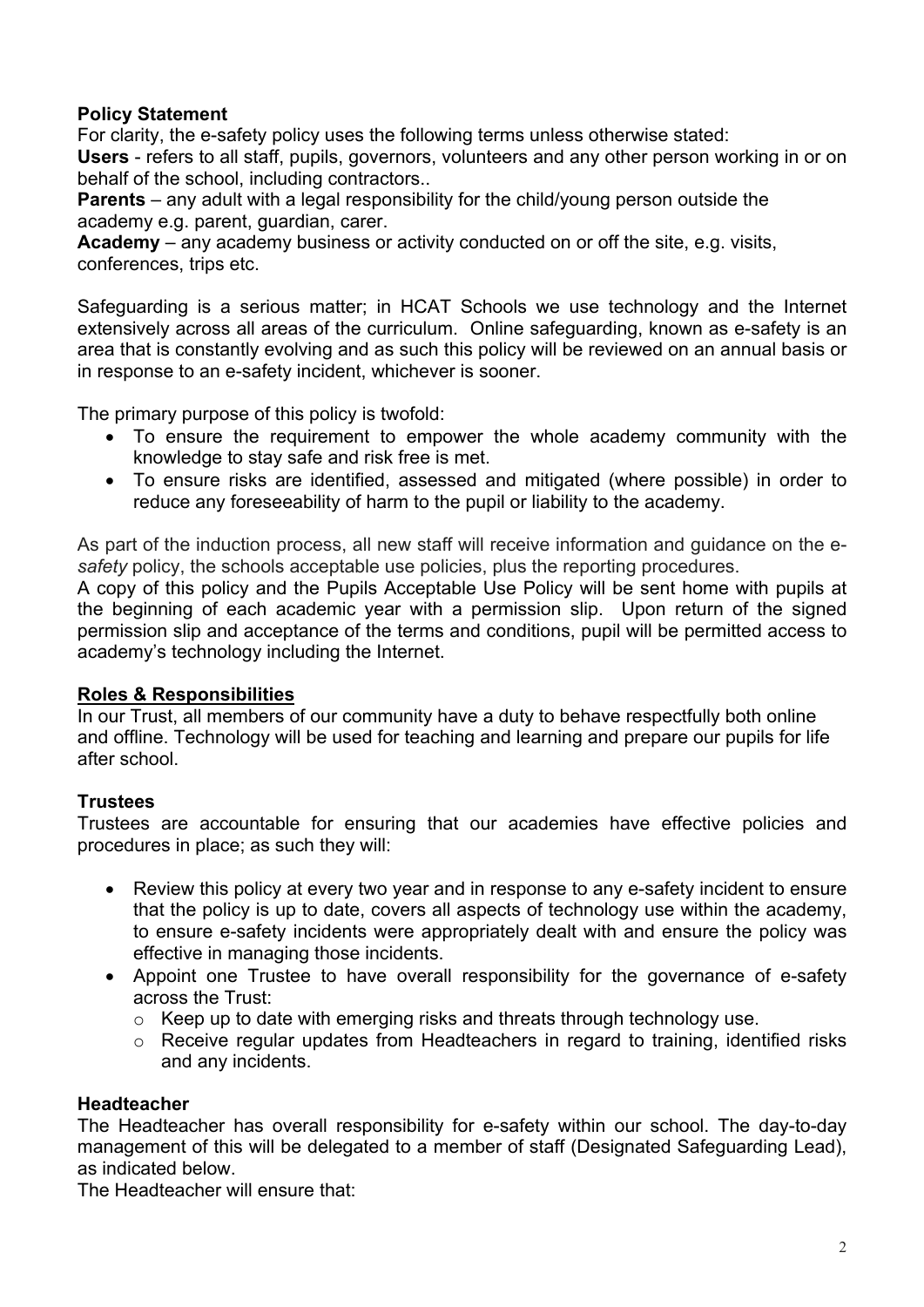- There is a culture of safeguarding where e-Safety is fully integrated into whole-school safeguarding.
- E-Safety training throughout the school is planned and up to date and appropriate to the recipient, i.e. pupils, all staff, senior leadership team, other stakeholders and parents.
- The designated E-Safety Officer has had appropriate training in order to undertake the day to day duties.
- All e-safety incidents are dealt with promptly and appropriately, in accordance with related policies and procedures
- Suitable risk assessments are undertaken so the curriculum meets the needs of pupils, including risk of pupils being radicalised.
- Data management and information security is compliant with GDPR

### **Designated Safeguarding Lead/E-Safety Lead**

The Designated Safeguarding Lead (DSL) should take the lead responsibility for safeguarding and child protection, including e-Safety, as per Keeping Children Safe in Education. However, the DSL may delegate certain e-Safety functions to other members of the Trust eg ICT Support Services.

The DSL will:

- Keep up to date with the latest risks to children whilst using technology; familiarising themselves with the latest research and available resources for school and home use.
- Ensure there is an effective approach to e-Safety which empowers the school to protect and educate in the use of technology and establish mechanisms to identify, intervene, and escalate any incident, where appropriate.
- Review this policy regularly and bring any matters to the attention of the Headteacher.
- Advise the Headteacher and Stakeholders on all e-safety matters.
- Engage with parents and the school community on e-safety matters at school and/or at home.
- Liaise with ICT technical support, or other agencies as required.
- Retain responsibility for the e-safety incident log; ensure staff know what to report and ensure the appropriate audit trail.
- Ensure any technical e-safety measures in the school (e.g. internet filtering software, behaviour management software) are fit for purpose through liaison with the local authority and/or ICT technical support.
- Make themselves aware of any reporting function with technical e-safety measures, i.e. internet filtering reporting function; liaise with the Headteacher and responsible governor to decide on what reports may be appropriate for viewing.

### **ICT Technical Support Staff**

The technical support staff is responsible for ensuring that:

The IT technical infrastructure is secure; this will include at a minimum:

- Anti-virus is fit-for-purpose, up to date and applied to all capable devices.
- Windows (or other operating system) updates are regularly monitored and devices updated as appropriate.
- Any e-safety technical solutions such as Internet filtering are operating correctly.
- Filtering levels are applied appropriately and according to the age of the user; that categories of use are discussed and agreed with the DSL and Headteacher.
- Passwords are applied correctly to all users regardless of age *(Note: this will require discussion as to when passwords should be changed (I recommend termly at an absolute minimum)).* Passwords for staff will be a minimum of 8 characters. *(Note: you should discuss age-appropriate passwords for pupils and apply within this policy).*
- The IT System Administrator password is to be changed on a monthly (30 day) basis.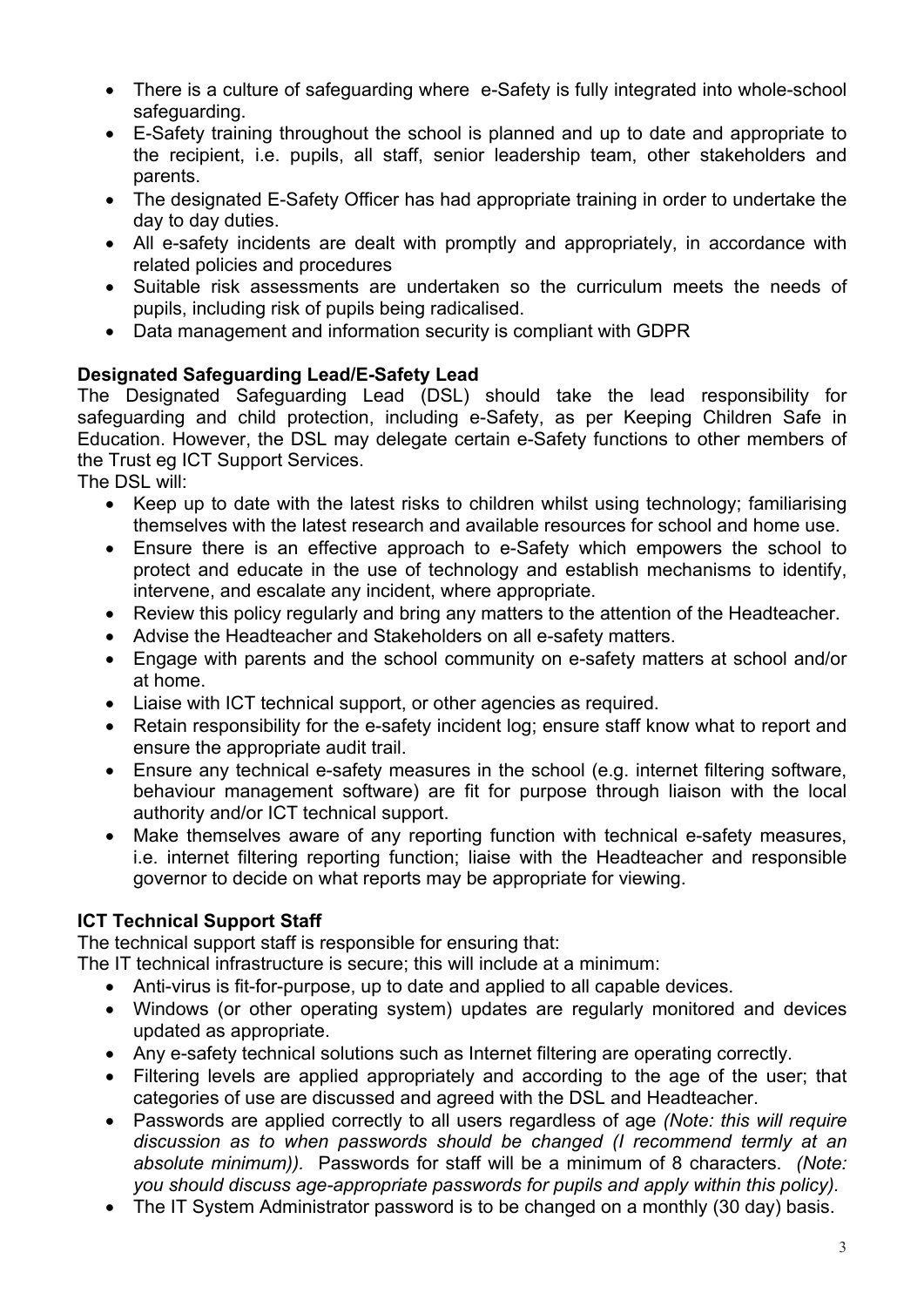### **All Staff**

Staff members are to ensure that:

- All details within this policy are understood. If anything is not understood it should be brought to the attention of the DSL or Headteacher.
- Any e-safety incident is reported to the DSL (and an e-safety incident report is made) or in their absence, to the Headteacher. If you are unsure, the matter is to be raised with the DSL or the Headteacher to make a decision.
- Part 1 and Annex C of Keeping Children Safe in Education is read and understood.
- All online material is checked fully before using either within the classroom or remotely
- The reporting flowcharts contained within this e-safety policy are fully understood.
- The DSL is informed if this policy does not reflect practice, or if concerns are not acted upon promptly.

#### **All pupils**

The boundaries of use of ICT equipment and services in this academy are given in the pupil Acceptable Use Policy; any deviation or misuse of ICT equipment or services will be dealt with in accordance with the behaviour policy.

E-Safety is embedded into our curriculum; pupils will be given the appropriate advice and guidance by staff. Similarly, all pupils will be fully aware how they can report areas of concern whilst at school or outside of school. Our curriculum will give pupils an understanding of the benefits and opportunities, plus risk and dangers associated with the online world and know who to talk to if problems occur.

#### **Parents and Carers**

Parents play the most important role in the development of their children; as such the academy will ensure that parents have the skills and knowledge they need to ensure the safety of children outside the school environment. Through parents' evenings, school newsletters and the website, the academy will keep parents up to date with new and emerging e-safety risks and will involve parents in strategies to ensure that pupils are empowered.

Parents must also understand the academy needs have to rules in place to ensure that their child can be properly safeguarded. As such parents will sign the pupil Acceptable Use Policy before any access can be granted to school ICT equipment or services.

#### **Curriculum**

It is important that pupils are sufficiently empowered with the knowledge to stay as risk-free, as possible, whilst using digital technology. Our pupils are taught about safeguarding, including online safety, through various teaching and learning opportunities, as part of a broad and balanced curriculum. We use different aspects of the curriculum, such as PSHE, ICT, SMSC, and with effect from September 2020, Relationships and Health Education to educate pupils on how to keep themselves safe, build their resilience, plus manage online risks.

Staff will ensure that there are positive messages about the safe use of technology and risks are discussed at an age appropriate level. Our Trust actively participates in annual national events, such as Internet Safety week which aims to inspire a national conversation about using technology responsibly, respectfully, critically and creatively.

#### **Special Educational Needs & Disability (SEND) & Vulnerable pupils**

The Trust recognises that, while any pupil can be vulnerable online, there are some pupils who may be more susceptible to online harm or have less support from family and friends in staying safe online, e.g. pupils with SEND and Looked After Children (LAC). Relevant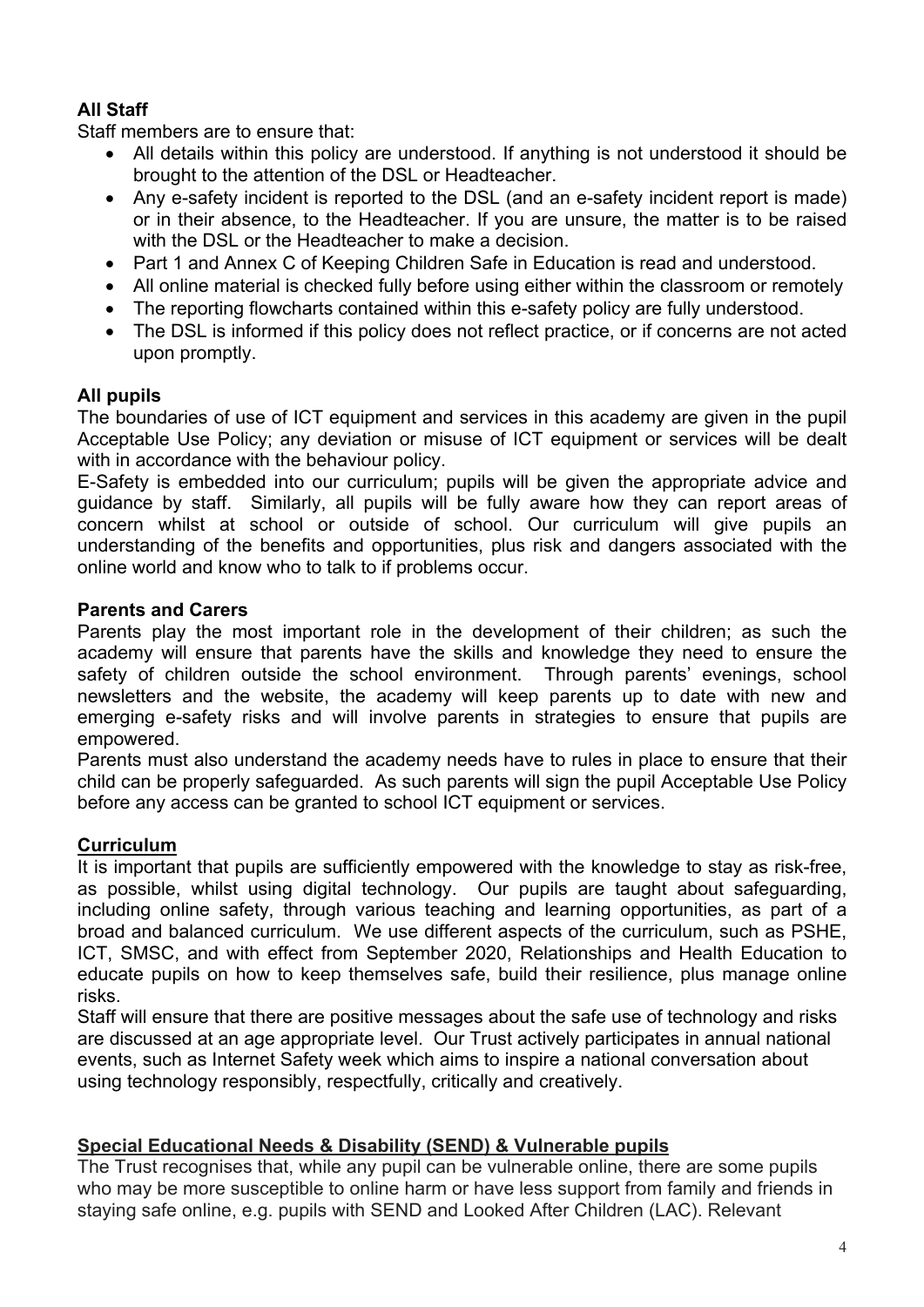members of staff from within each individual academy, e.g. the SENDCO and designated teacher for LAC, work together to ensure the curriculum is tailored so these pupils receive the information and support they need.

#### **Filtering and monitoring**

Leaders have ensured that the Trust has age and ability appropriate filtering and monitoring in place, to limit pupil's exposure to online risks. The Trust is aware of the need to prevent "over blocking", as that may unreasonably restrict what pupils can be taught, with regards to online activities and safeguarding. Filtering and monitoring systems have been informed by a risk assessment, taking into account specific needs and circumstances and any changes to this approach will be risk assessed by staff with educational and technical experience and consent from the leadership team. Individual academy leaders will ensure that regular checks are made to ensure that the filtering and monitoring methods are effective and appropriate. As a Trust, we acknowledge that we cannot rely on filtering and monitoring alone to safeguard pupils; effective classroom management and regular education about safe and responsible use is also essential. ICT technicians undertake regular checks on the filtering and monitoring systems to ensure they are effective and appropriate.

HCAT use a hardware-based filtering system (Smoothwall – provided via a proxy through ERYC) that prevents unauthorized access to illegal websites. It also prevents access to inappropriate websites; appropriate and inappropriate is determined by the age of the user and will be reviewed in line with this policy or in response to an incident, whichever is sooner. The ICT Coordinator, e-Safety Officer and IT Support are responsible for ensuring that the filtering is appropriate and that any issues are brought to the attention of the Headteacher.

#### **THE MARVELL COLLEGE**

**Mobile Technology -** the college recognises that 3G, 4G or 5G technology does not go through our web filtering system. As such we educate the pupils via PSHE lessons and assemblies about the importance of staying safe online. With the Acceptable User policy, we aim to minimise the risks to our pupils. Any use of wireless mobile technologies to intimidate, threaten or cause harm to others will be taken seriously, and if appropriate, action taken, in accordance with the college's behaviour policy.

#### **ALL PRIMARIES**

**Mobile Technology** – as the proliferation of mobile technology continues to expand, HCAT Primary Schools will continue to ensure these devices offer the same level of filtering protection as more traditional technology. No child is allowed a personal device on site during the school day. All mobile devices brought to school by the pupils will be kept in the office until the end of the school day.

**Email Filtering** – we use the in-built Microsoft Office 365 software that aims to prevent any infected email to be sent from the school, or to be received by the school. Infected is defined as an email that contains a virus or script (i.e. malware) that could be damaging or destructive to data; spam email such as a phishing message. Pupils can only receive and send emails internally to those addresses that end **@XXXX.hcat.org.uk** or equivalent academy email address.

**Encryption** – All school devices that hold personal data (as defined by the Data Protection Act 2018) are encrypted. No data is to leave the school on an un-encrypted device; all devices that are kept on school property and which may contain personal data are encrypted. Any breach (i.e. loss/theft of device such as laptop or USB keydrives) is to be brought to the attention of the Headteacher immediately. The Headteacher will liaise with the Trust's Data Protection Officer to ascertain whether a report needs to be made to the Information Commissioner's Office.

*(Note: Encryption does not mean password protected.)*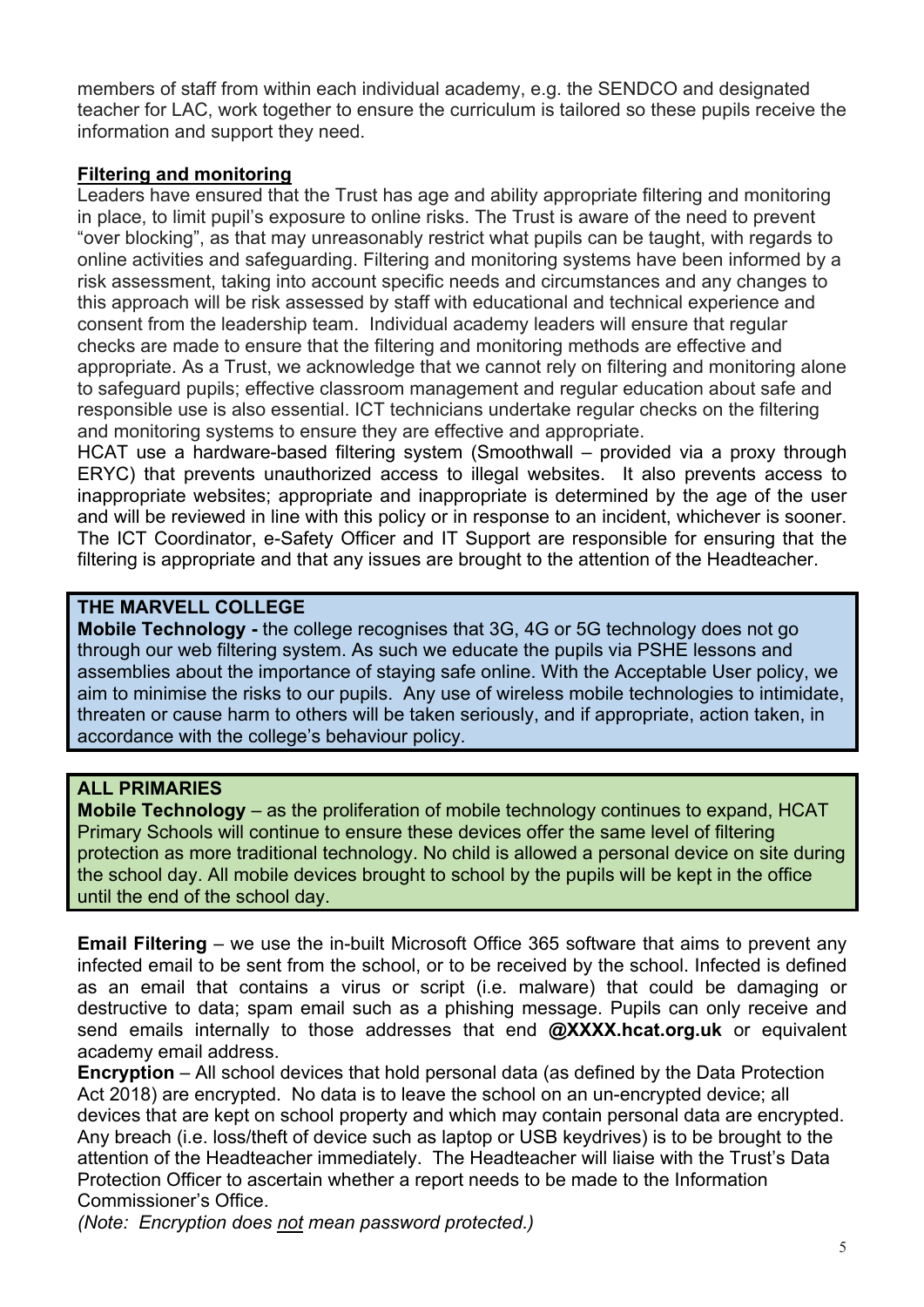**Passwords** – all staff and pupils will be unable to access any device without a unique username and password. Staff and pupil passwords will change on a termly basis or if there has been a compromise, whichever is sooner. The ICT Coordinator and IT Support will be responsible for ensuring that passwords are changed.

*(Note: some devices may not be password enabled therefore you may need to indicate this).* **Anti-Virus** – All capable devices will have anti-virus software. This software will be updated at least weekly for new virus definitions. IT Support will be responsible for ensuring this task is carried out and will report to the Headteacher if there are any concerns. All USB peripherals such as keydrives (if you allow them) are to be scanned for viruses before use.

#### **Use of digital and video images**

Staff are allowed to take digital/video images to support educational aims, but must ensure that these are transferred to a secure area on the school network/encrypted laptop immediately on return to school (if from an off-site visit) and before the camera is removed from site (if taken on-site). Staff are encouraged to use school equipment to take digital images and should not use own devices unless given prior permission by the head teacher. Care should be taken when taking digital/video images that pupils are appropriately dressed and are not participating in activities that might bring the individual or the school into disrepute. Any images collected shall only be shared, used, published or distributed in a way that is agreed by parents, e.g. staff will show compliance with the consent form signed by every parent in the school. Images published on the school website will be selected carefully and will comply with good practice guidance, e.g. names shall not be published with images and all pictures will be within GDPR regulations.

The Data Protection Act 2018 does not apply to images of children taken purely for personal use by their parents/carers at an organised event. However, we do ask parents/cares to refrain from posting images on public forums, such as social media, so it does not adversely affect the safeguarding of pupils and staff.

#### **Social networking**

Our Trust is fully supportive of social networking as a tool to engage and collaborate with learners, and to engage with parents/carers and the wider school community. Should staff wish to use any form of social media, permission must first be sought from Senior Leader who will advise the Headteacher for a decision to be made. Any new social networking service will be risk assessed before use is permitted.

Before anything is uploaded, to the academy's social media site, the following **must** be applied:

- Permission slips (via the school photographic policy) must be consulted before any image or video of any child is uploaded.
- There is to be no identification of pupil using first name and surname; first name only is to be used.
- Where services are "comment enabled", comments are to be set to "moderated".
- All posted data must conform to copyright law; images, videos and other resources that are not originated by the school are not allowed unless the owner's permission has been granted or there is a license which allows for such use (i.e. creative commons).

### **Notice and take down policy**

Should it come to the academy's attention that there is a resource or image which has been inadvertently uploaded, and the school does not have copyright or permission to use, it will be removed within one working day.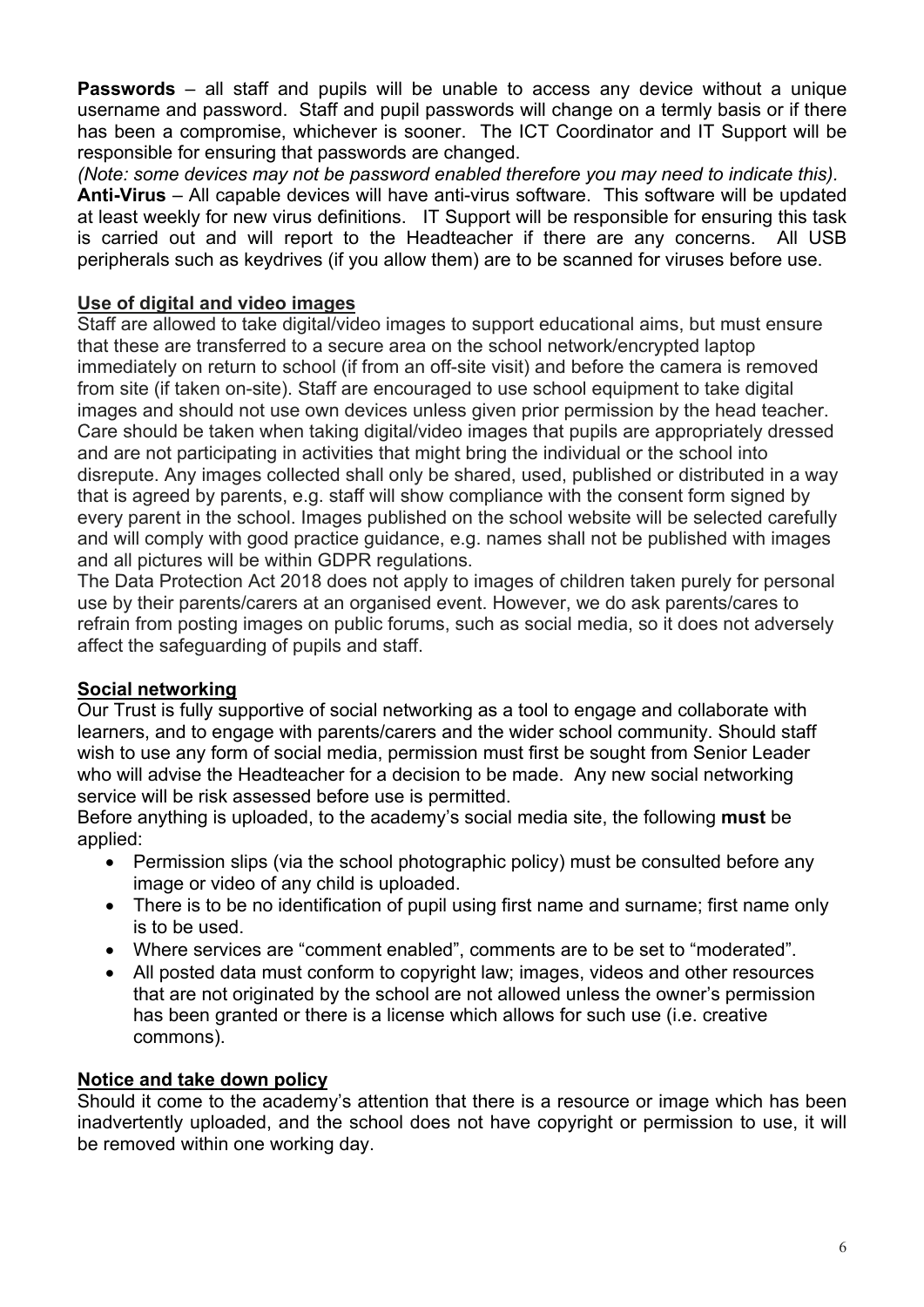### **CCTV**

The school may use CCTV in some areas of school property as a security measure. Cameras will only be used in appropriate areas and there is clear signage indicating where it is in operation. It will be used for the purpose of securing the safety and wellbeing of the pupils, staff and school together with its visitors. The Trust adheres to the Data Protection Act 2018, and guidance issued by the Information Commissioners Office (ICO).

### **Incidents**

It is vital that all staff recognise that e-Safety is a part of safeguarding.

The Trust commits to take all reasonable precautions to ensure online safety, but recognises that incidents will occur both inside school and outside school (and that those from outside school will continue to impact on pupils when they come into school). All members of the school are encouraged to report issues swiftly to allow us to deal with them quickly and sensitively through the school's escalation processes.

Any suspected online risk or infringement should be reported to the online safety lead / designated safeguarding lead on the same day – where clearly urgent, it will be made by the end of the lesson.

Any concern/allegation about staff misuse is always referred directly to the Headteacher, unless the concern is about the Headteacher in which case the compliant is referred to the Chair of the Trust and the LADO (Local Authority's Designated Officer).

The school will actively seek support from other agencies as needed (i.e. the local authority - Children's Social Care, National Crime Agency, CEOP, Police, IWF). We will inform parents/carers of e-safety incidents involving their children, and the Police where staff or pupils engage in or are subject to behaviour which we consider is particularly disturbing or breaks the law (particular procedures are in place for child sexual imagery, sexting, up skirting etc).

### **Behaviour**

Online communication can take many forms, whether it is by email, text, webcam or instant chat. It is essential that all staff and learners are aware of the academy policies that refer to acceptable behaviours when communicating online.

- the academy will ensure that all users of technologies sign and adhere to the standard of behaviours set out in the Acceptable Use Policy
- the academy will not tolerate any abuse of its ICT network, infrastructure or cloudbased systems, whether offline or online. All communications by staff and pupils should be courteous and respectful at all times.
- any reported incident of bullying or harassment or other unacceptable conduct will be treated seriously.

Where conduct is found to be unacceptable, the academy will deal with the matter internally. Where conduct is considered to be illegal, the academy will report the matter to the police and other relevant external organisations as required/instructed.

### **Online sexual harassment**

Sexual harassment is likely to: violate a child's dignity, make them feel intimated, degraded or humiliated and/or create a hostile, offensive or sexualised environment.

Online sexual harassment, which might include: non-consensual sharing of sexual images and videos and sharing sexual images and videos (both often referred to as 'sexting'; inappropriate sexual comments on social media; exploitation; coercion and threats.

Any reports of online sexual harassment will be taken seriously, and the police and Children's Social Care may be notified.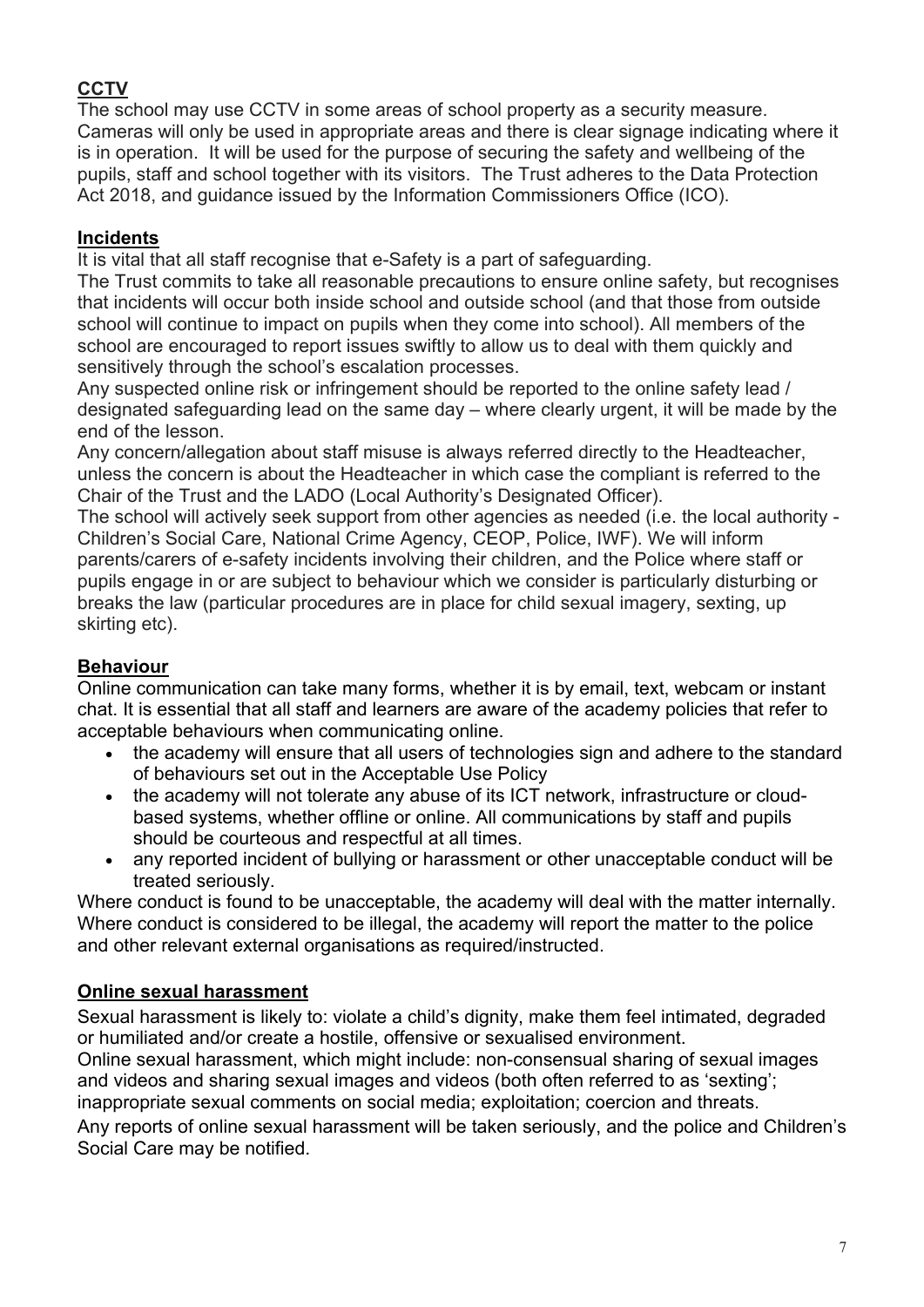**PLEASE NOTE -** Staff should **never** view any devices with alleged child sexual images, but **must** inform the DSL immediately, plus record accurately what has been reported.

Our academy follows and adheres to the national guidance - UKCCIS: Sexting in schools and colleges: Responding to incidents and safeguarding young people, 2016.

#### **Searching devices**

The Education Act 2011, allows staff to lawfully search electronic devices, without consent or parental permission, if there is a suspicion that the pupil has a device prohibited by school rules, or the staff member has good reason to suspect the device may be used to:

- cause harm,
- disrupt teaching,
- break school rules.
- commit an offence,
- cause personal injury, or
- damage property.

Where the person conducting the search finds an electronic device they may examine any data or files on the device if they think there is a good reason to do so. Following an examination, if the person has decided to return the device to the owner, or to retain or dispose of it, they may erase any data or files, if they think there is a good reason to do so.

The member of staff must have regard to the following guidance issued by the

Secretary of State when determining what is a "good reason" for examining or erasing the contents of an electronic device: In determining a 'good reason' to examine or erase the data or files the staff member must reasonably suspect that the data or file on the device in question has been, or could be, used to cause harm, to disrupt teaching or break the school rules.

If inappropriate material is found on the device it is up to the teacher to decide whether they should delete that material, retain it as evidence (of a criminal offence or a breach of school discipline) or whether the material is of such seriousness that it requires the involvement of the police.

### **Staff Training**

It is the responsibility of the Headteacher and DSL to ensure that E-Safety training for staff is regularly planned, up to date and appropriate.

#### **Radicalisation Procedures and Monitoring**

We will take all reasonable precautions to ensure that children are safe from terrorist and extremist material when accessing the internet in school and that suitable filtering is in place which takes into account the needs of pupils.

When concerns are noted by staff that a pupil may be at risk of radicalisation online then the Designated Safeguarding Lead will be informed immediately, and action will be taken in line with the Trust's Child Protection/Safeguarding Policy.

### **Remote Learning**

In the event of a full or partial closure, the Trust is committed to ensuring pupils continue with their learning. Wherever possible, the Trust will continue to deliver live lessons using approved systems (eg Microsoft Teams).

Staff who interact remotely with pupil should continue to look out for signs that a child, or young person may be at risk. Any such concerns will be dealt with, as per the Trust's Child Protection policy and procedures, and where appropriate, referrals to Children's Social Care, and/or the Police will be made.

Further advice and guidance is available via the Trust's COVID 19 addendum Child Protection policy and Contingency Plan and Remote Education.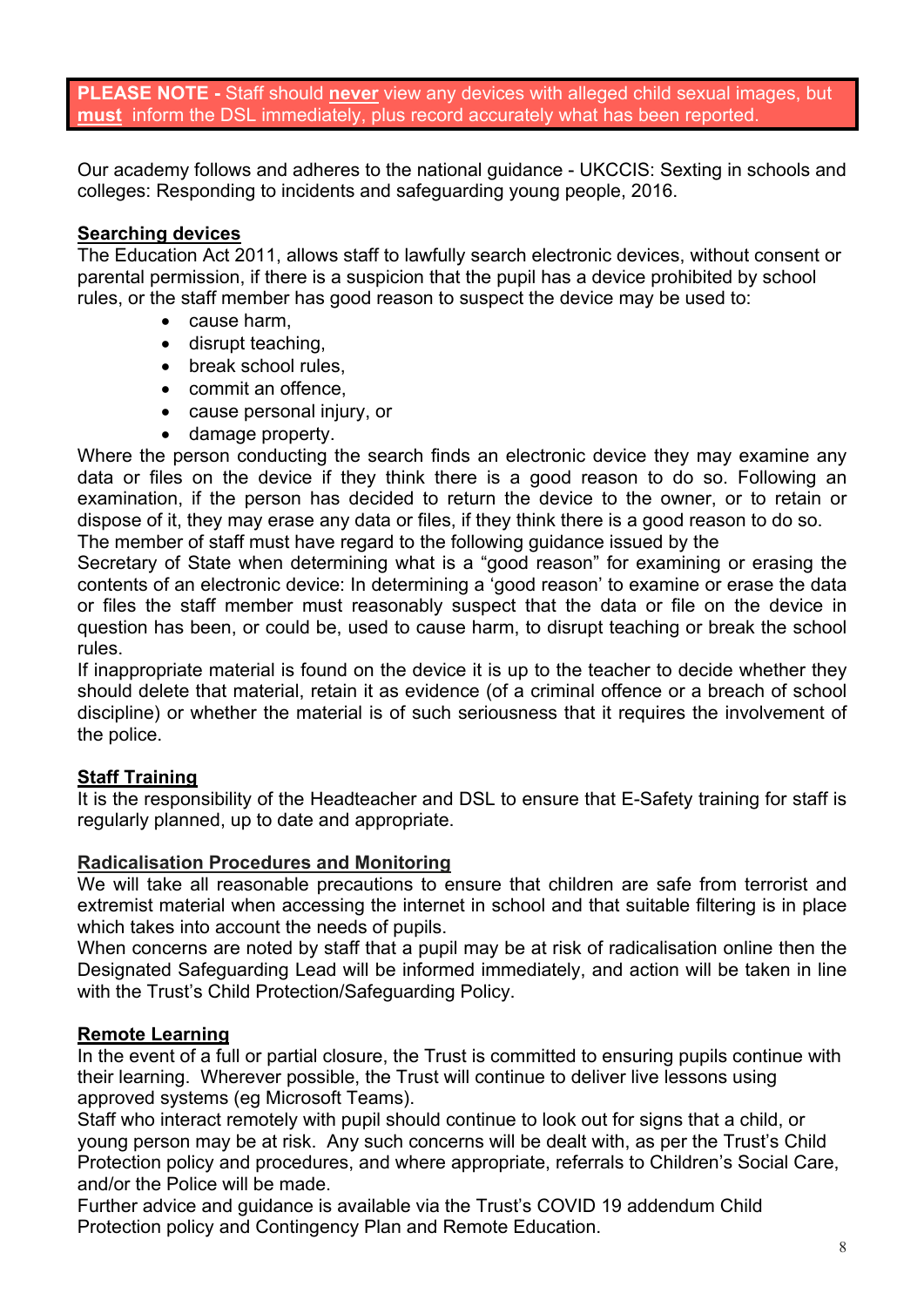#### **Guidance for safer working practice for those working with children and young people in education settings - October 2015**

Staff should ensure that they establish safe and responsible online behaviours, working to local and national guidelines and acceptable use policies which detail how new and emerging technologies may be used. Communication with children both in the 'real' world and through web based and telecommunication interactions should take place within explicit professional boundaries. This includes the use of computers, tablets, phones, texts, e-mails, instant messages, social media such as Facebook and Twitter, chatrooms, forums, blogs, websites, gaming sites, digital cameras, videos, webcams and other hand held devices. (Given the ever-changing world of technology it should be noted that this list gives examples only and is not exhaustive.)

Staff should not request or respond to any personal information from children other than which may be necessary in their professional role. They should ensure that their communications are open, and this means that adults should:

- not seek to communicate/make contact or respond to contact with pupils outside of the purposes of their work
- not give out their personal details
- use only equipment and Internet services provided by the school or setting
- follow their school / setting's Acceptable Use policy
- ensure that their use of technologies could not bring their employer into disrepute 12 transparent and avoid any communication which could be interpreted as 'grooming behaviour'

Staff should not give their personal contact details to children for example, e-mail address, home or mobile telephone numbers, details of web-based identities. If children locate these by any other means and attempt to contact or correspond with the staff member, the adult should not respond and must report the matter to their manager. The child should be firmly and politely informed that this is not acceptable.

#### **Guidance for safer working practice for those working with children and young people in education settings - COVID addendum April 2020**

Wherever possible, staff should use school devices and contact pupils only via the pupil email address/login in. This ensures that the setting's filtering and monitoring software in enabled. In deciding whether to provide virtual or online learning for pupils, senior leaders should take into accent issues such as accessibility within the family home, mental health and wellbeing of children, including screen time, the potential for inappropriate behaviour by staff or pupils, staff access to the technology required, etc. Virtual lessons should be timetabled and senior staff, DSL and/or heads of department should be able to drop into any virtual lesson at any time – the online version of entering a classroom.

It is the responsibility of the staff member to act as a moderator; raise any issues of suitability (of dress, setting, behaviour) with the child and / or parent immediately and end the online interaction if necessary Recording lessons does not prevent abuse. If staff wish to record the lesson they are teaching, consideration should be given to data protection issues; e.g., whether parental / pupil consent is needed and retention / storage. If a staff member believes that a child or parent is recording the interaction, the lesson should be brought to an end or that child should be logged out immediately. Staff, parent and pupil AUPs should clearly state the standards of conduct required.

If staff need to contact a pupil or parent by phone and do not have access to a work phone, they should discuss this with a senior member of staff and, if there is no alternative, always use 'caller withheld' to ensure the pupil / parent is not able to identify the staff member's personal contact details.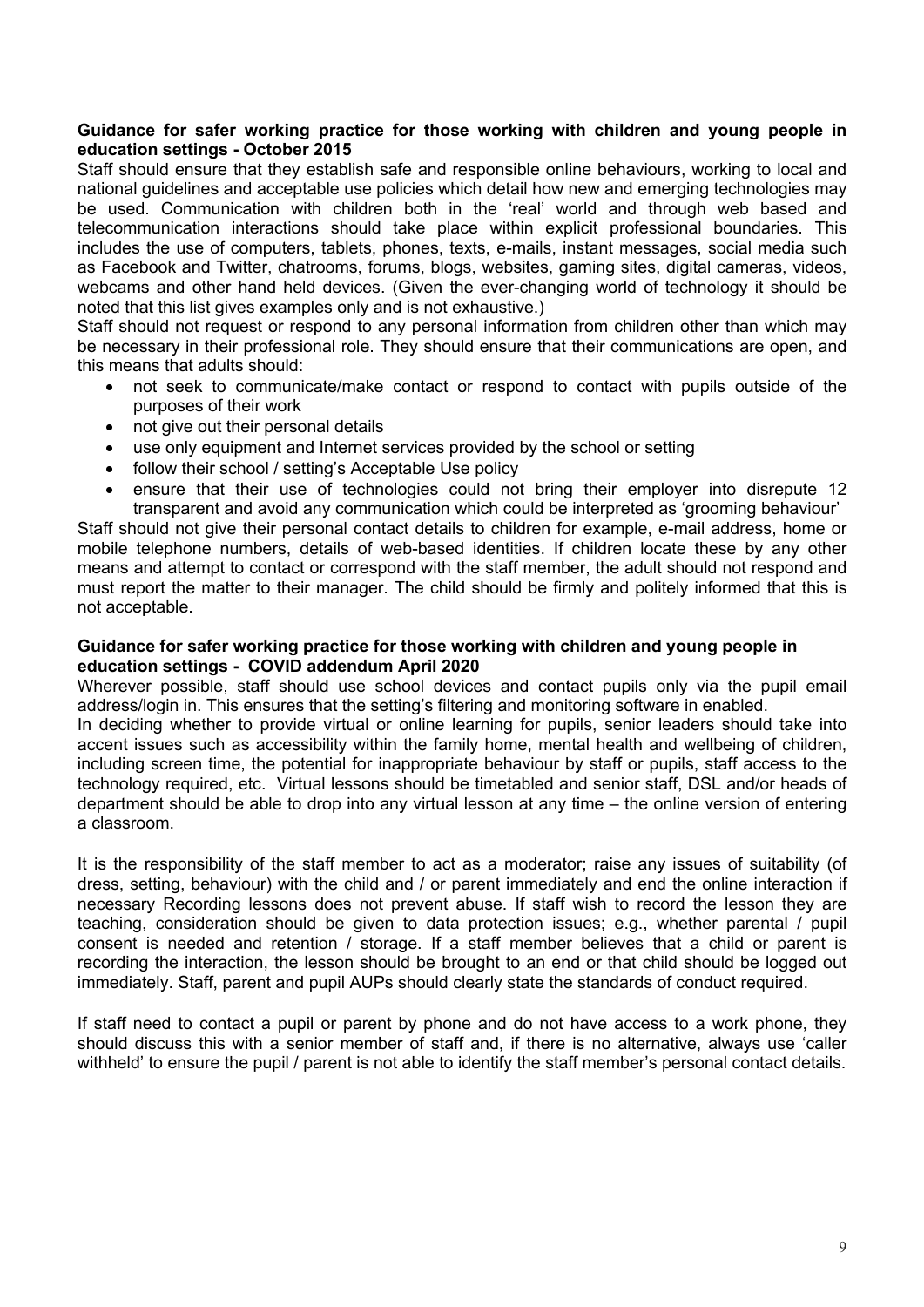# **Acceptable Use Policy – Staff**

#### **Note: All Internet and email activity is subject to monitoring**

You must read this policy in conjunction with the e-Safety Policy. Once you have read and understood both you must sign this policy sheet *(it may be easier and tidier to have a separate single sheet that all staff sign).*

**Internet access** - You must not access or attempt to access any sites that contain any of the following: child abuse; pornography; promoting discrimination of any kind; promoting racial or religious hatred; promoting illegal acts; any other information which may be illegal or offensive to colleagues. Inadvertent access must be treated as an e-safety incident, reported to the e-safety officer and an incident sheet completed.

**Social networking** – is allowed in school in accordance with the e-safety policy only. Staff using social networking for personal use should never undermine the school, its staff, parents or children. Staff should not become "friends" with parents or pupils on personal social networks

**Use of Email** – staff are not permitted to use school email addresses for personal business. All email should be kept professional. Staff members are reminded that school data, including emails, is open to Subject Access Requests under the Freedom of Information Act.

**Passwords** - Staff should keep passwords private. There is no occasion when a password needs to be shared with another member of staff or pupil, or IT support.

**Data Protection** – If it is necessary for you to take work home, or off site, you should ensure that your device (laptop, USB pendrive etc.) is encrypted. On no occasion should data concerning personal information be taken offsite on an unencrypted device.

**Personal Use of School ICT** - You are not permitted to use ICT equipment for personal use unless specific permission has been given from the Headteacher who will set the boundaries of personal use.

**Images and Videos** - You should not upload onto any internet site or service images or videos of yourself, other staff or pupils without consent. This is applicable professionally (in school) or personally (i.e. staff outings).

**Use of Personal ICT** - use of personal ICT equipment is at the discretion of the Headteacher. Permission must be sought stating the reason for using personal equipment; a risk assessment will be carried out by IT support and the e-Safety Officer.

**Viruses and other malware** - any virus outbreaks are to be reported to the Mouchel Helpdesk as soon as it is practical to do so, along with the name of the virus (if known) and actions taken by the school.

**e-Safety** – like health and safety, e-safety is the responsibility of everyone to everyone. As such you will promote positive e-safety messages in all use of ICT whether you are with other members of staff or with pupils.

**NAME :**

**SIGNATURE : DATE :**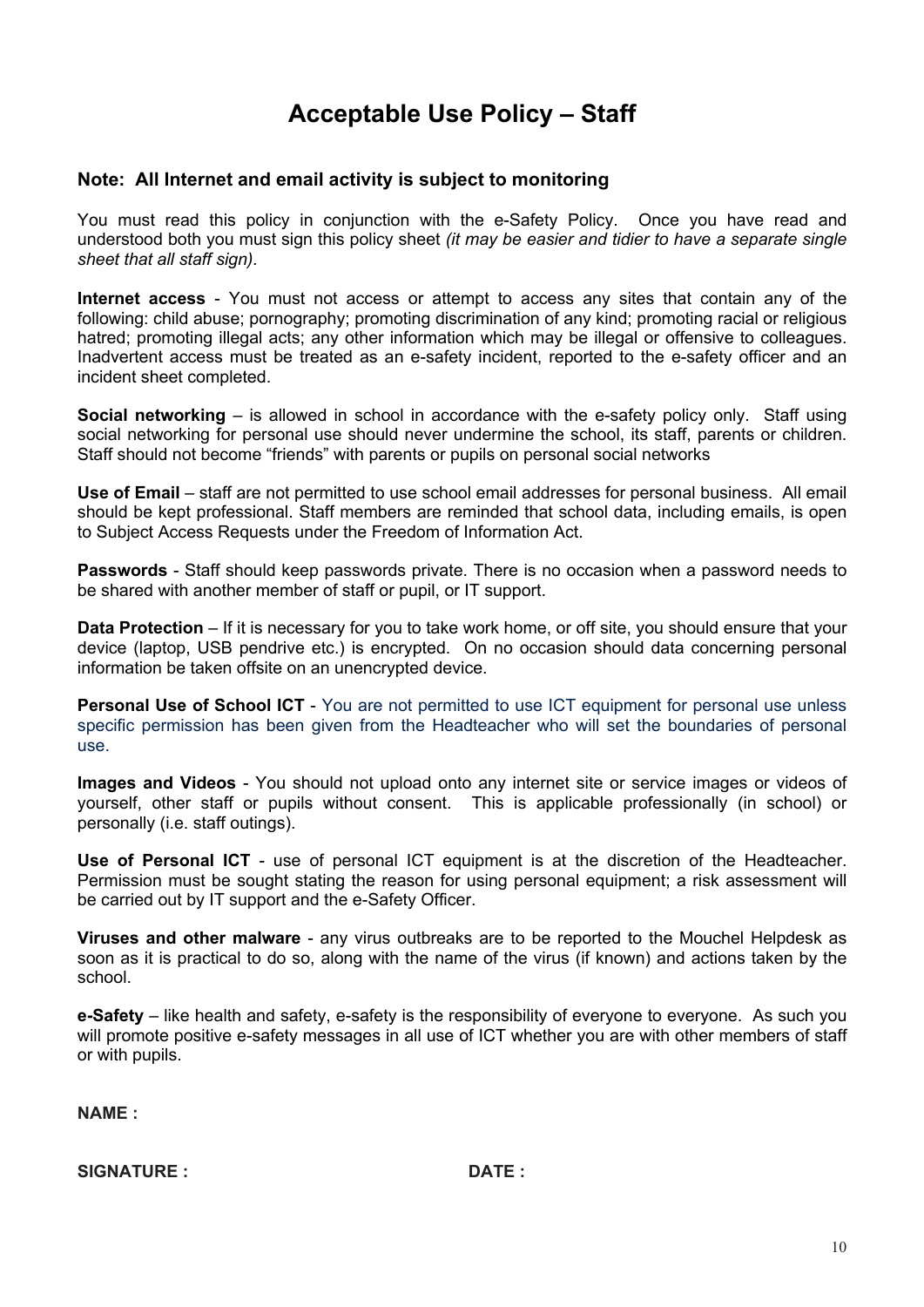# **Acceptable Use Policy – Pupils**

## **Our Charter of Good Online Behaviour**

#### **Note: All Internet and email activity is subject to monitoring**

**I Promise** – to only use the academy ICT for schoolwork that the teacher has asked me to do.

**I Promise** – not to look for or show other people things that may be upsetting.

**I Promise** – to show respect for the work that other people have done.

**I will not** – use other people's work or pictures without permission to do so.

**I will not** – damage the ICT equipment, if I accidentally damage something I will tell my teacher.

**I will not** – share my password with anybody. If I forget my password I will let my teacher know.

**I will not** – use other people's usernames or passwords.

**I will not** – share personal information online with anyone.

**I will not** – download anything from the Internet unless my teacher has asked me to.

**I will** – let my teacher know if anybody asks me for personal information.

**I will** – let my teacher know if anybody says or does anything to me that is hurtful or upsets me.

**I will** – be respectful to everybody online; I will treat everybody the way that I want to be treated.

**I understand –** that some people on the Internet are not who they say they are, and some people can be nasty. I will tell my teacher if I am ever concerned in school; or my parents if I am at home.

**I understand** – if I break the rules in this charter there will be consequences of my actions and my parents will be told.

**Signed (Parent) :**

**Signed (Pupil) :**

**Date :**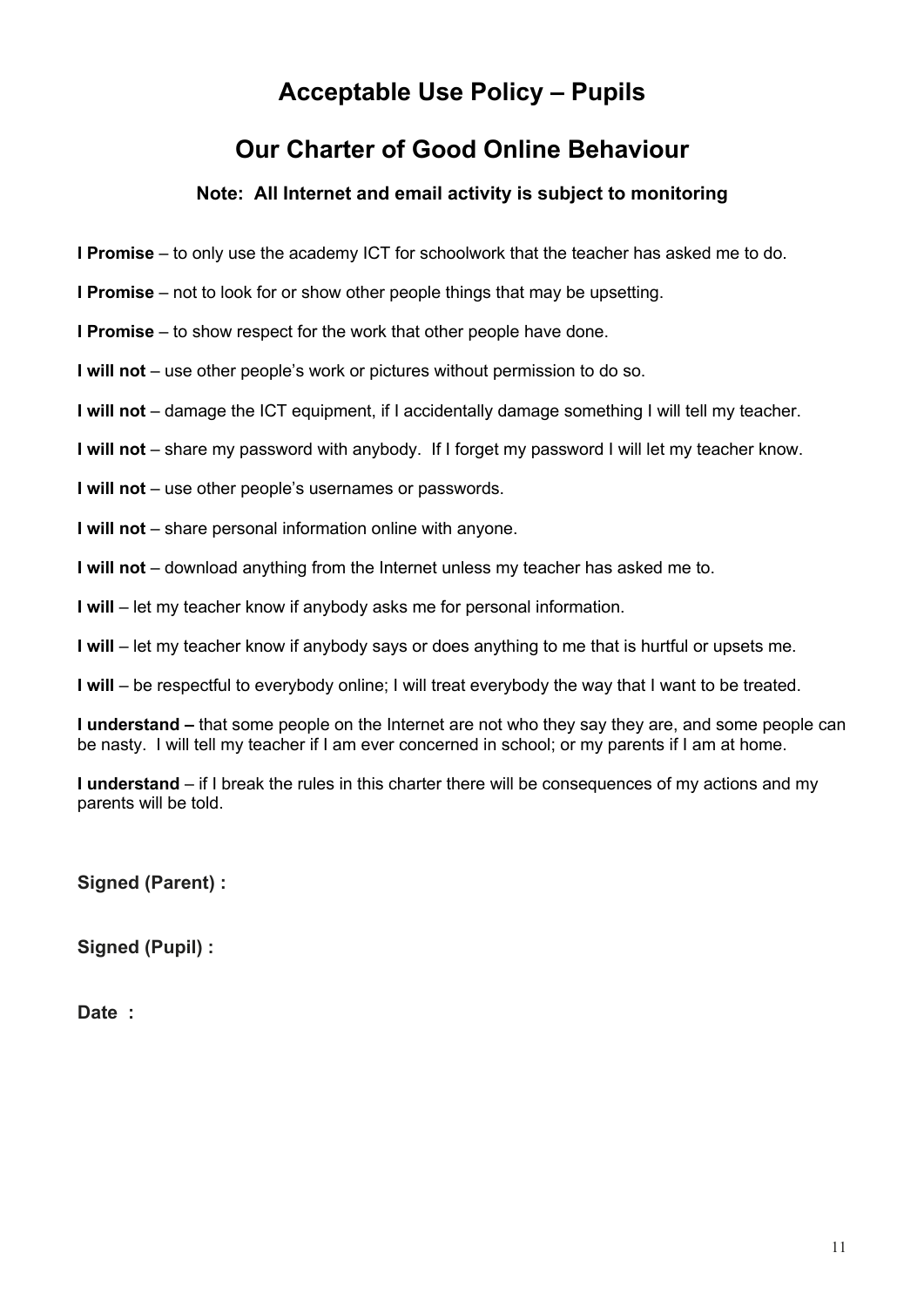# e-Safety Incident Log

| Number:                  | <b>Reported By:</b> (name of staff member) | Reported To: (e.g. Head, e-Safety Officer)                                                                |
|--------------------------|--------------------------------------------|-----------------------------------------------------------------------------------------------------------|
|                          |                                            |                                                                                                           |
|                          | When:                                      | When:                                                                                                     |
|                          |                                            |                                                                                                           |
| taken)                   |                                            | Incident Description: (Describe what happened, involving which children and/or staff, and what action was |
|                          |                                            |                                                                                                           |
|                          |                                            |                                                                                                           |
|                          |                                            |                                                                                                           |
|                          |                                            |                                                                                                           |
|                          |                                            |                                                                                                           |
|                          |                                            |                                                                                                           |
|                          |                                            |                                                                                                           |
|                          |                                            |                                                                                                           |
|                          |                                            |                                                                                                           |
|                          |                                            |                                                                                                           |
|                          |                                            |                                                                                                           |
|                          |                                            |                                                                                                           |
| <b>Review Date:</b>      |                                            |                                                                                                           |
|                          |                                            |                                                                                                           |
| <b>Result of Review:</b> |                                            |                                                                                                           |
|                          |                                            |                                                                                                           |
|                          |                                            |                                                                                                           |
|                          |                                            |                                                                                                           |
|                          |                                            |                                                                                                           |
|                          |                                            |                                                                                                           |
|                          |                                            |                                                                                                           |
|                          |                                            |                                                                                                           |
|                          |                                            |                                                                                                           |
|                          |                                            |                                                                                                           |
|                          |                                            |                                                                                                           |
|                          |                                            |                                                                                                           |
|                          |                                            |                                                                                                           |
| <b>Signature</b>         |                                            | Date:                                                                                                     |
| (Headteacher)            |                                            |                                                                                                           |
|                          |                                            |                                                                                                           |
|                          |                                            |                                                                                                           |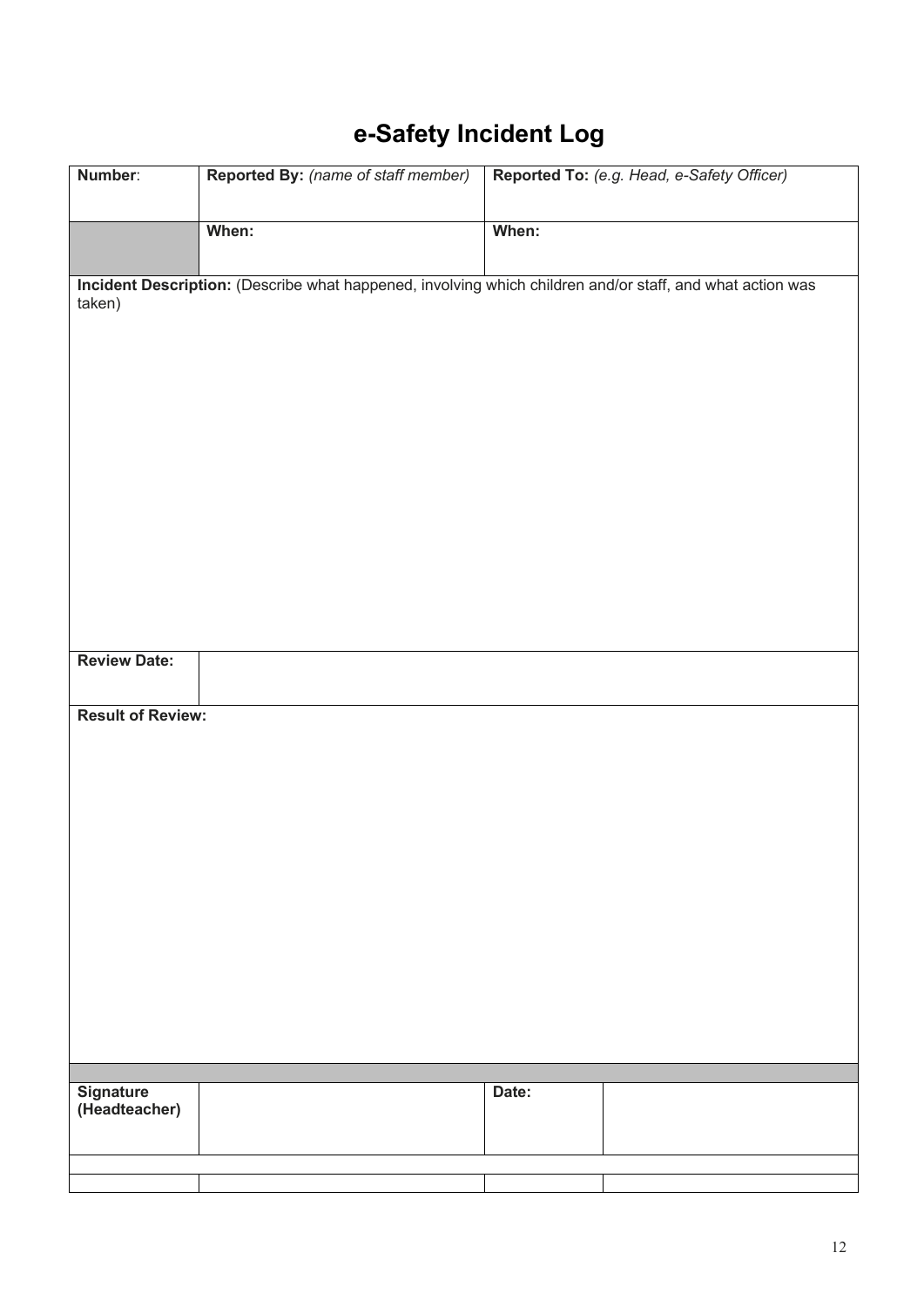### **Template Risk Log**

(with a couple of examples)

| No.            | <b>Activity</b>   | <b>Risk</b>                                                                  | Likelihood | Impact | <b>Score</b>   | Owner      |
|----------------|-------------------|------------------------------------------------------------------------------|------------|--------|----------------|------------|
| $\mathbf{1}$ . | Internet browsing | Access to inappropriate/illegal content - staff                              |            |        |                | e-Safety   |
|                |                   |                                                                              |            |        |                | Officer    |
|                |                   |                                                                              |            |        |                | IT Support |
| $\mathbf{1}$ . | Internet browsing | Access to inappropriate/illegal content - pupils                             | 2          | 3      | 6 <sup>1</sup> |            |
| 2.             | <b>Blogging</b>   | Inappropriate comments                                                       | 2          |        | $\overline{2}$ |            |
| 2.             | <b>Blogging</b>   | Using copyright material                                                     |            | c      | Δ              |            |
| 3.             | Pupil laptops     | Pupils taking laptops home - access to inappropriate/illegal content at home | 3          | 3      | $\overline{9}$ |            |
|                |                   |                                                                              |            |        |                |            |
|                |                   |                                                                              |            |        |                |            |
|                |                   |                                                                              |            |        |                |            |
|                |                   |                                                                              |            |        |                |            |
|                |                   |                                                                              |            |        |                |            |
|                |                   |                                                                              |            |        |                |            |
|                |                   |                                                                              |            |        |                |            |
|                |                   |                                                                              |            |        |                |            |
|                |                   |                                                                              |            |        |                |            |
|                |                   |                                                                              |            |        |                |            |

Likelihood: How likely is it that the risk could happen (foreseeability).<br>Impact: What would be the impact to the school (e.g. this could be

**Impact: What would be the impact to the school (e.g. this could be in terms of legality, reputation, complaints from parents, reporting in press etc.)**

**Likelihood and Impact are between 1 and 3, 1 being the lowest. Multiply Likelihood and Impact to achieve score.**

**LEGEND/SCORE: 1 – 3 = Low Risk**

- **4 – 6 = Medium Risk 7 – 9 = High Risk**
- **Owner: The person who will action the risk assessment and recommend the mitigation to Headteacher and Governing Body. Final decision rests with Headteacher and Governing Body**